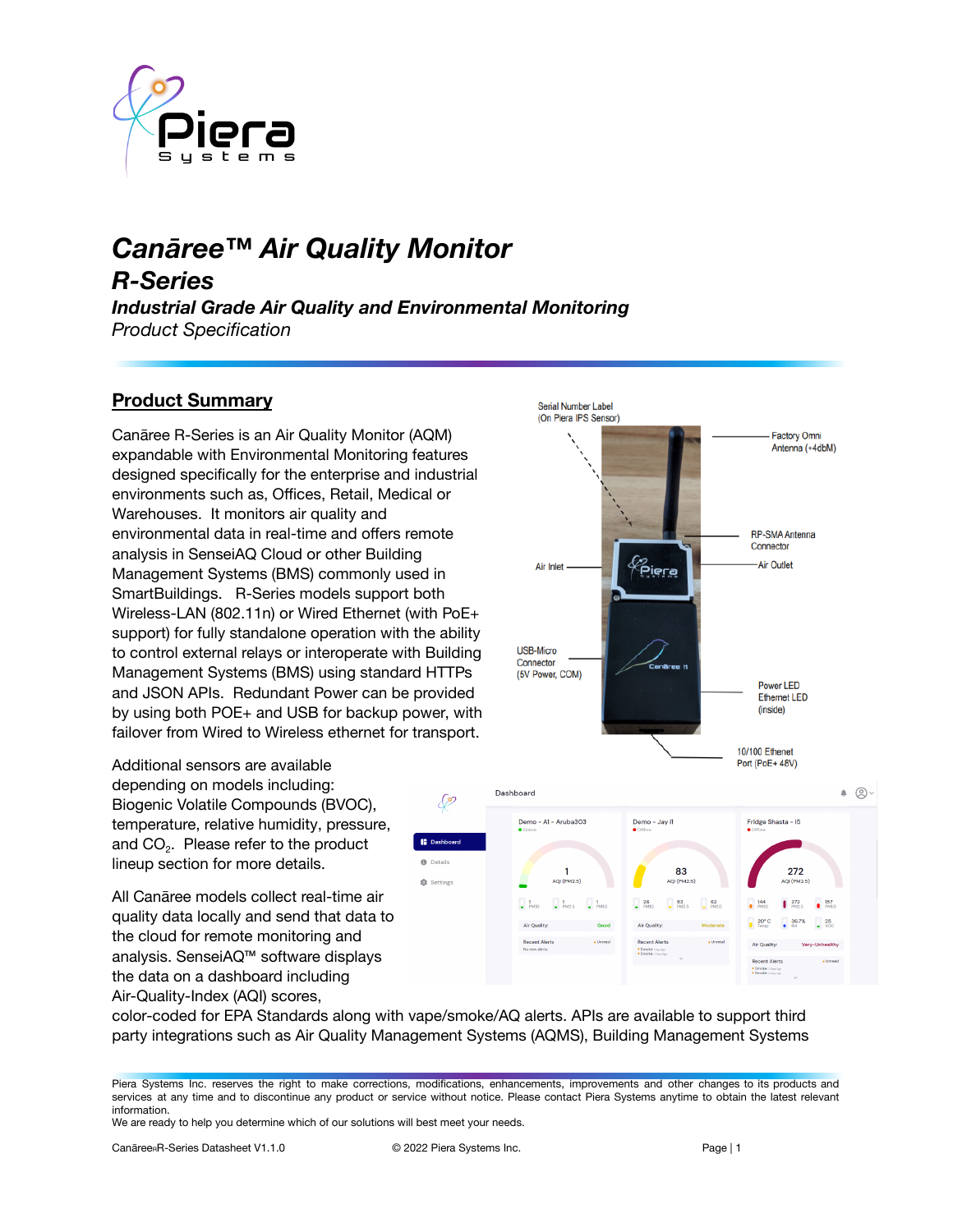

#### (BMS) and IoT Device Management

Canāree utilizes Piera's Intelligent Particle Sensor series 7100, and Bosch BME688 (I5E models). Using data from the sensors and unique algorithms to identify different particulate sources, Canāree can classify sources of air-pollution such as smoke (tobacco, wildfire), vape, cooking, dust and noxious gas detection for indoor applications. Embedded gas sensor within Canāree is also capable of measuring the sum of VOCs/contaminants in the surrounding air, providing orthogonal information regarding the ambient air quality in addition to particulate matter.

### **Deployment Options**

#### **● Using Wired Ethernet LAN**

Canāree R-Series are designed to be powered and network connected using standard 802.11 Ethernet and optional 48V PoE+. The device consumes less than 5W of PoE power and is classified as a Type 1 PoE Device. In this default configuration the device will use DHCP for IP Addressing and phone-home to the SenseiAQ Cloud for simple out-of-the-box deployments in the enterprise. Static IP address is supported with manual configuration.

#### **● Using Wireless LAN**

Canāree R-Series models (I1e, I5e, and I6e) operate stand-alone IoT Devices if they are connected to power via USB, and communication can be established via WIFI to the Sensei Cloud Service. R-Series ships with an external/adjustable omnidirectional antenna (+4dbi gain). Support for third-party antenna's is provided by a standard RP-SMA (For a full list of compatible antennas see our product FAQ). Full support for 802.11n and WPA2 PSK Security modes with AES Encryption as well as DHCP or Static IP Addressing in Wireless mode.

#### **● Using USB to another device**

Devices can be plugged into any Host Device. Host Devices include Wireless Access points, PC's, Smart TV's, iOS/Android phones. Canāree R-Series has been validated and works with HPE-Aruba Wireless Access Points (ArubaOS V8.8 or later). Piera Systems is an HPE-Aruba Solution Partner. Canāree I models can also be connected in the same manner, if desired.

No configuration needed if using Ethernet/DHCP from the factory. Configuration supported via Wifi/Browser based provisioning or via SenseiAQ Software running on host device. Once provisioned, the device automatically registers on Piera Systems MS Azure Cloud service and is ready to begin monitoring air quality immediately.

Piera Systems Inc. reserves the right to make corrections, modifications, enhancements, improvements and other changes to its products and services at any time and to discontinue any product or service without notice. Please contact Piera Systems anytime to obtain the latest relevant information.

We are ready to help you determine which of our solutions will best meet your needs.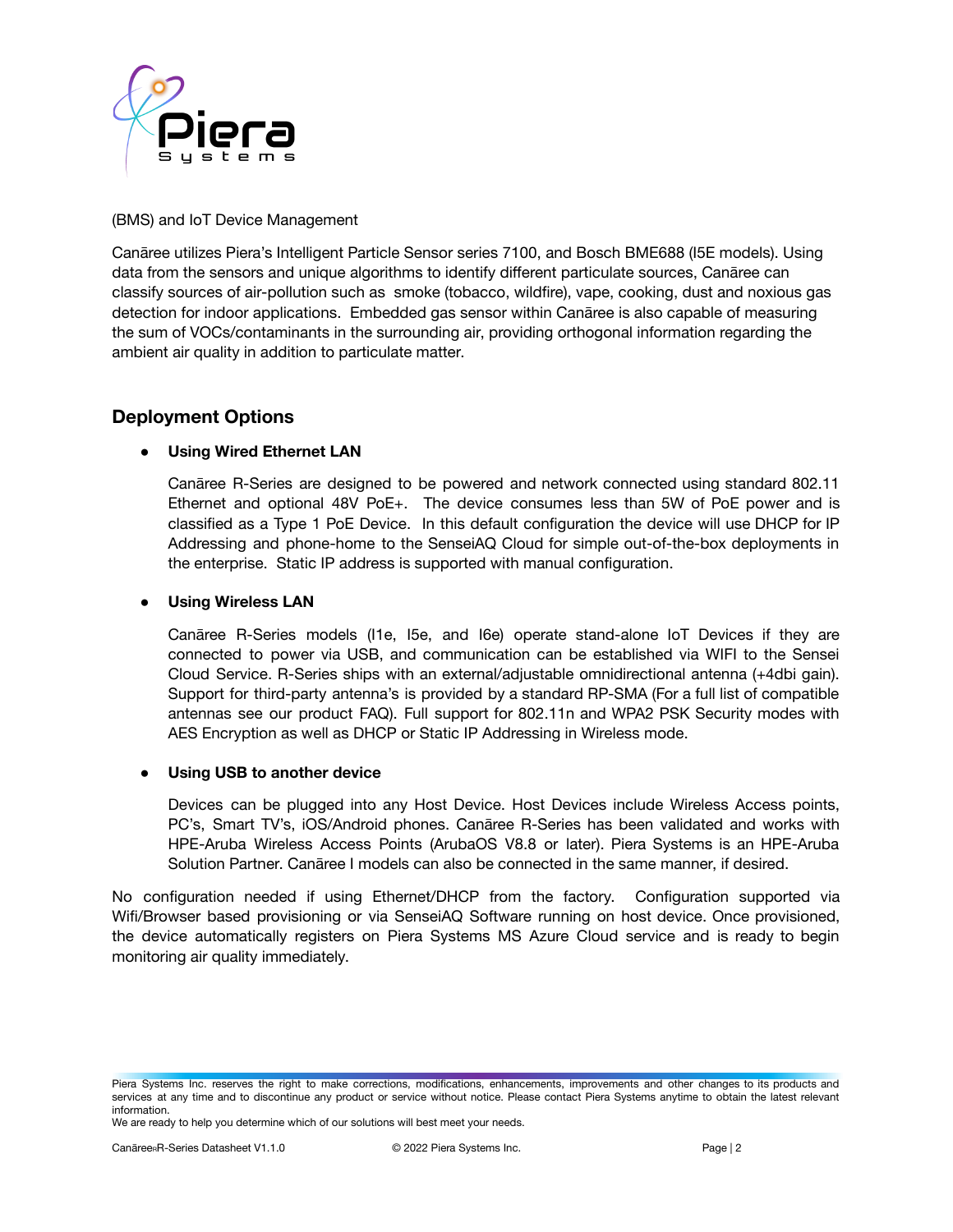

## **1. Canāree R-Series Product Features**

| <b>Features</b> |                                | <b>Canāree R1</b> | <b>Canaree R5</b> | <b>Canāree R6</b> |  |
|-----------------|--------------------------------|-------------------|-------------------|-------------------|--|
|                 | $PM (0.1 - 10)$                | o                 | o                 | o                 |  |
| S               | <b>BVOC</b>                    |                   | O                 | $\Omega$          |  |
| e<br>n          | Temperature                    |                   | o                 | $\circ$           |  |
| s               | <b>Relative Humidity</b>       |                   | o                 | o                 |  |
| о               | Pressure                       |                   | o                 | $\Omega$          |  |
| r               | $CO2e$ Estimates               |                   | o                 |                   |  |
| s               | CO <sub>2</sub> PPM            |                   |                   | o                 |  |
|                 | Vape/Smoke                     |                   |                   |                   |  |
| о               | Detection                      | o                 | o                 | $\circ$           |  |
| n               | <b>Wired Network</b>           | O                 | O                 | $\Omega$          |  |
| n               | 48V PoE+ Support               | o                 | o                 | $\circ$           |  |
| e               | 802.11n WIFI                   | o                 | o                 | $\Omega$          |  |
| с               | External Antenna via<br>RP-SMA | o                 | o                 | $\circ$           |  |
|                 |                                |                   |                   |                   |  |
| ν               | Dual Power Mode                | O                 | $\Omega$          | $\Omega$          |  |
| R<br>S          | <b>WebRelay Support</b>        | o                 | o                 | O                 |  |
|                 | External relay trigger         |                   | o                 | o                 |  |

Table 1. Canāree R-Series feature lineup

Piera Systems Inc. reserves the right to make corrections, modifications, enhancements, improvements and other changes to its products and services at any time and to discontinue any product or service without notice. Please contact Piera Systems anytime to obtain the latest relevant information.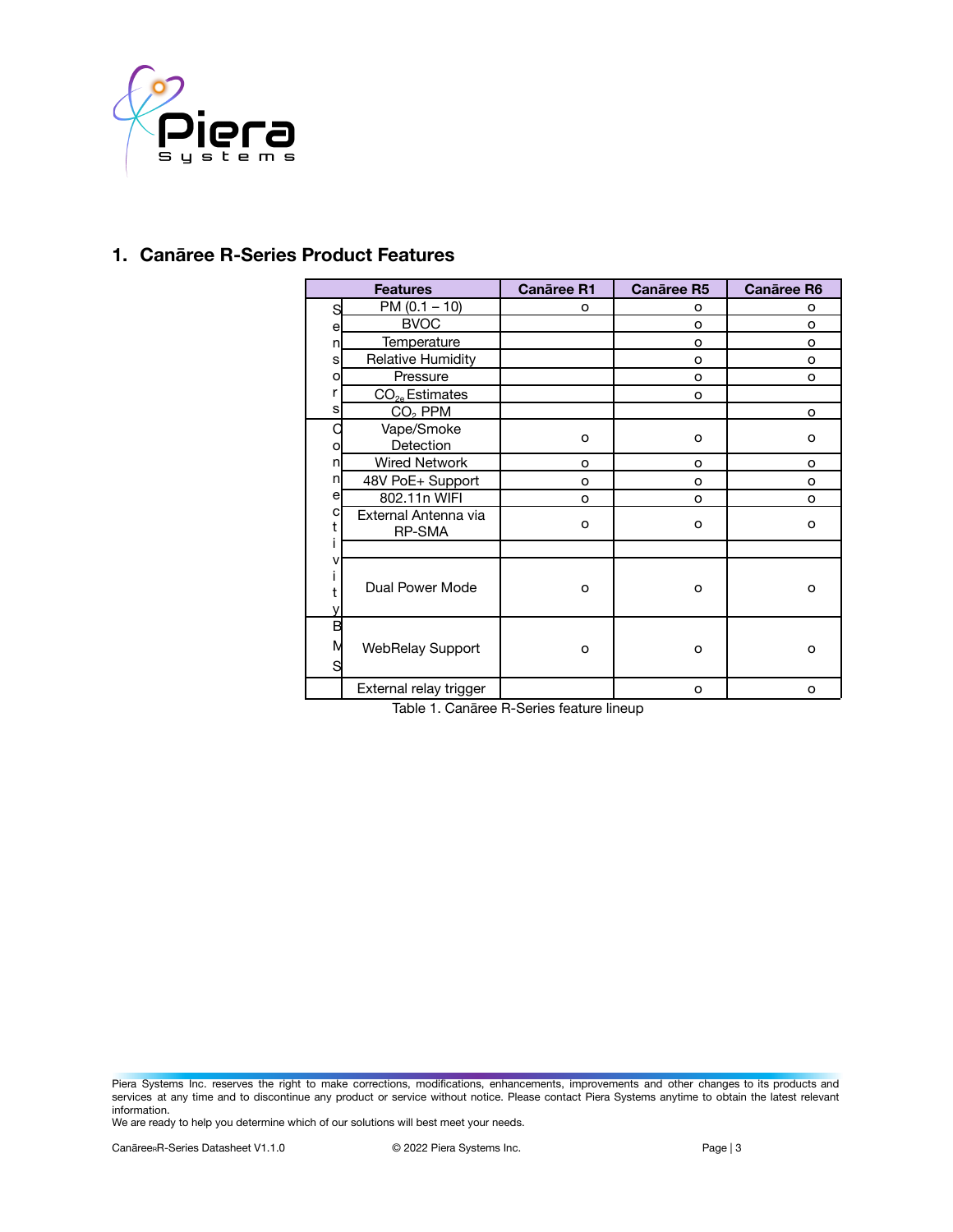

# **2. Technical Specifications**

#### **2.1. Hardware**

| <b>Technical Data</b>          |                                                 |  |  |  |  |
|--------------------------------|-------------------------------------------------|--|--|--|--|
| <b>USB-Serial Driver</b>       | CH340T USB to UART Bridge                       |  |  |  |  |
|                                | Stable 5-5.5V via USB Power Supply              |  |  |  |  |
|                                | or standard USB Battery Backups.                |  |  |  |  |
| <b>Power Requirements</b>      |                                                 |  |  |  |  |
|                                | 48-52VDC via POE+ 802.11AF Class 1 device       |  |  |  |  |
|                                |                                                 |  |  |  |  |
|                                | 160mA @ 5.5v (Continuous Operation)             |  |  |  |  |
| Power Consumption *            | 200mA @ 5.5v (Startup Operation)                |  |  |  |  |
|                                |                                                 |  |  |  |  |
| <b>USB Connector Type</b>      | Micro - USB type 2.0, (max 10' cable extension) |  |  |  |  |
| <b>Physical Dimensions</b>     | 11cm x 5cm x 5cm (4.375" x 2.00" x 2.00")       |  |  |  |  |
| Weight *                       | 200a                                            |  |  |  |  |
| Software Supported             | SenseiAQ (Windows / MacOS) Application          |  |  |  |  |
| <b>Cloud Reporting Support</b> | Microsoft Azure IoT Hub Certified               |  |  |  |  |
| MTBF (24-hour operation)       | 8 Years <sup>1</sup>                            |  |  |  |  |
| Power Saving and Cleaning Mode | Automatic or Manual                             |  |  |  |  |
| Storage Temperature Range      | $-40^{\circ}$ C to $+80^{\circ}$ C              |  |  |  |  |

Table 2. Canāree hardware specifications \* Will vary depending on model

#### **2.2. Embedded Sensors**

|           | <b>Parameter</b>                            | <b>Conditions</b>                            | <b>Value</b> | <b>Units</b>      |
|-----------|---------------------------------------------|----------------------------------------------|--------------|-------------------|
|           | Particle Count (PC) accuracy 1              |                                              | ±10          | %                 |
|           | Particle Count (PC) resolution              |                                              | 50           | #/Liter           |
|           | Particle Count (PC) limit                   | Referenced @ 2.5um PC<br>bin.                | 1,000,000    | #/Liter           |
|           | Mass Concentration (PM) limit <sup>2</sup>  | Referenced $@$ $\leq$ 2.5um<br>particle size | 6,000        | ug/m <sup>3</sup> |
|           |                                             | PC0.1                                        | ≤ $0.1$      | um                |
|           | Binning output range for<br>particle counts | PC0.3                                        | $0.1 - 0.3$  | um                |
|           |                                             | PC0.5                                        | $0.3 - 0.5$  | um                |
| <b>PM</b> |                                             | PC1.0                                        | $0.5 - 1.0$  | um                |
|           | (Differential)                              | PC <sub>2.5</sub>                            | $1.0 - 2.5$  | um.               |
|           |                                             | PC5.0                                        | $2.5 - 5.0$  | um.               |
|           |                                             | <b>PC10</b>                                  | $5.0 - 10$   | um                |
|           |                                             | PM0.1                                        | ≤ $0.1$      | um                |
|           | Binning output range for                    | PM0.3                                        | ≤ $0.3$      | um                |
|           | mass concentration                          | PM0.5                                        | ≤ $0.5$      | um                |
|           |                                             | PM1.0                                        | ≤1.0         | um                |
|           | (Cumulative)                                | PM2.5                                        | $\leq 2.5$   | um                |

Piera Systems Inc. reserves the right to make corrections, modifications, enhancements, improvements and other changes to its products and services at any time and to discontinue any product or service without notice. Please contact Piera Systems anytime to obtain the latest relevant information.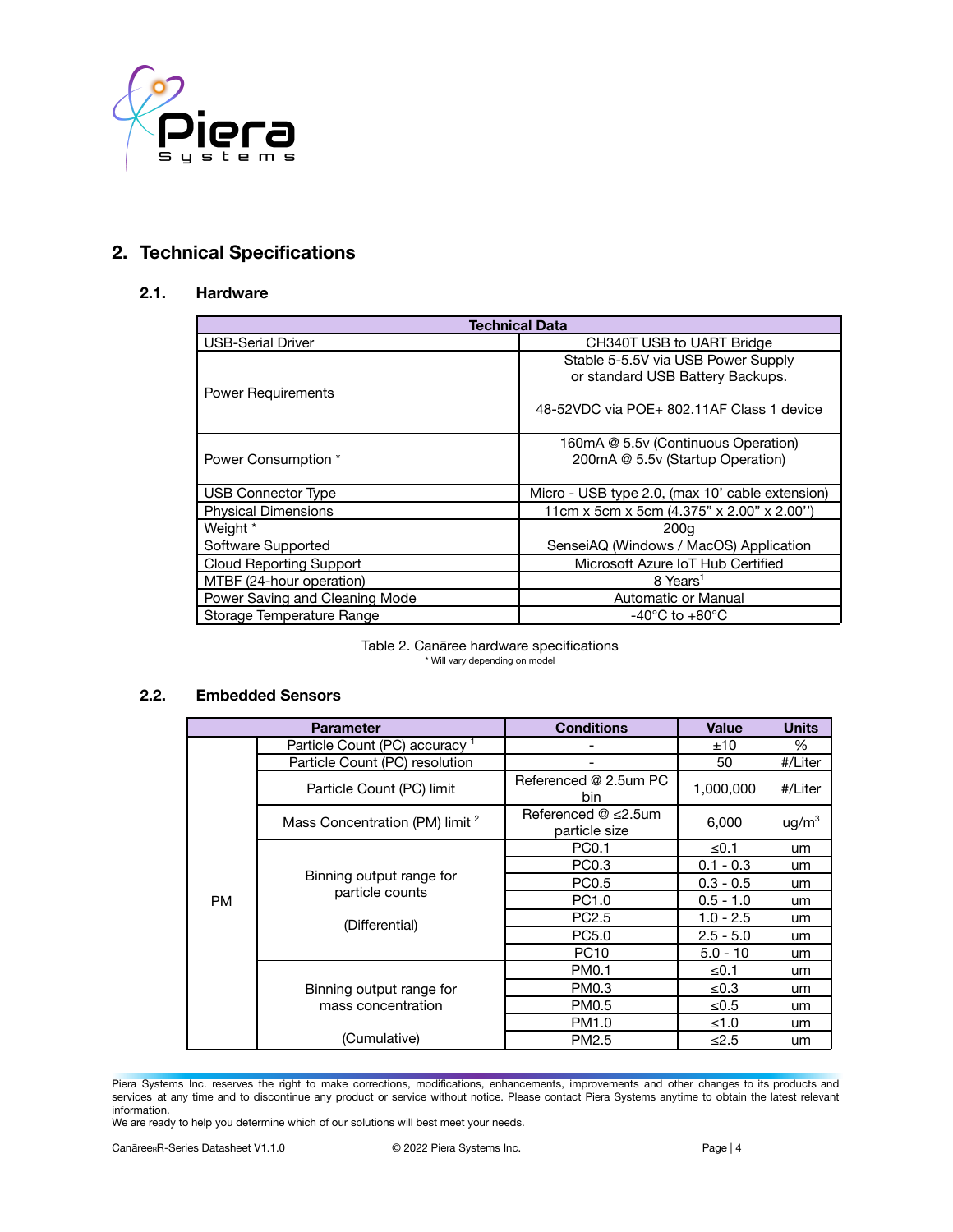

|                                                                |                                | PM5.0                               | ≤5.0       | um             |  |
|----------------------------------------------------------------|--------------------------------|-------------------------------------|------------|----------------|--|
|                                                                |                                | <b>PM10</b>                         | ≤10        | um             |  |
|                                                                | Start-up time                  | Default: 5 (until stable<br>output) | >2.5       | s              |  |
|                                                                | Count sampling time            | Default: 0.2                        | $\geq 0.1$ | S              |  |
|                                                                | Data output interval           | Default: 0.2                        | ≥0.1       | S              |  |
|                                                                | Lifetime $3$                   | 24h/day operation                   | >8         | Years          |  |
|                                                                | Air flow rate                  | Standard atmosphere                 | 0.13       | <b>CFM</b>     |  |
|                                                                | Coverage area                  | 3m height                           | 30         | m <sup>2</sup> |  |
| Operating range                                                |                                | -10 to +60°C, 0 to 95% RH           |            |                |  |
|                                                                | Unit-to-unit deviation         | IAQ                                 | ±15        | %              |  |
|                                                                | Gas scanning interval          |                                     | 10.8       | s/scan         |  |
| Gas                                                            | Sensor outputs                 | <b>BVOC</b>                         |            | ppm            |  |
|                                                                |                                | CO <sub>2e</sub>                    |            | ppm            |  |
|                                                                |                                | CO <sub>2</sub>                     |            | ppm            |  |
|                                                                | Response time                  | $T$ 0-63%                           | 8          | s              |  |
| Temp<br>RH.<br>Press<br>ure                                    | Accuracy tolerance             |                                     | ±3         | %              |  |
|                                                                | <b>Hysteresis</b>              | $\overline{\phantom{0}}$            | ≤1.5       | %              |  |
|                                                                | RMS noise                      |                                     | 0.12       | Pa             |  |
|                                                                | Sensitivity error              |                                     | ±0.25      | %              |  |
|                                                                | Temperature coefficient offset |                                     | ±1.3       | Pa/K           |  |
|                                                                | Absolute accuracy              |                                     | ±0.5       | °C             |  |
| 300 to 1,100 hPa, -40 to 85°C, 0 to 100% RH<br>Operating range |                                |                                     |            |                |  |
| $\tau$ ii a a $\tau$<br><b>Allen Barrison</b>                  |                                |                                     |            |                |  |

Table 2. Canāree particle sensor specifications

1. Deviation from reference counter (GRIMM 11D model year 2006) based on average readings over 3-minute period. The accuracy is verified after calibration using a Smoke Detector Tester Spray, SDI LLC. Contact Piera Systems for further details.

2. Mass concentration limit is estimated for PC2.5. May vary depending on size and density of particles.<br>3. Lifetime may vary depending on different operating conditions

Lifetime may vary depending on different operating conditions.

### **3. Cloud Support**

#### **3.1. Microsoft Azure**

Standard 90 days of SenseiAQ Cloud Monitoring included with the purchase of product

#### **3.2. Other Public and Private Cloud Services**

Contact Piera Systems [support@pierasystems.com.](mailto:support@pierasystems.com)

### **4. Ordering Information**

Please visit [www.pierasystems.com](http://www.pierasystems.com) or email to [info@pierasystems.com](mailto:info@pierasystems.com).

Piera Systems Inc. reserves the right to make corrections, modifications, enhancements, improvements and other changes to its products and services at any time and to discontinue any product or service without notice. Please contact Piera Systems anytime to obtain the latest relevant information.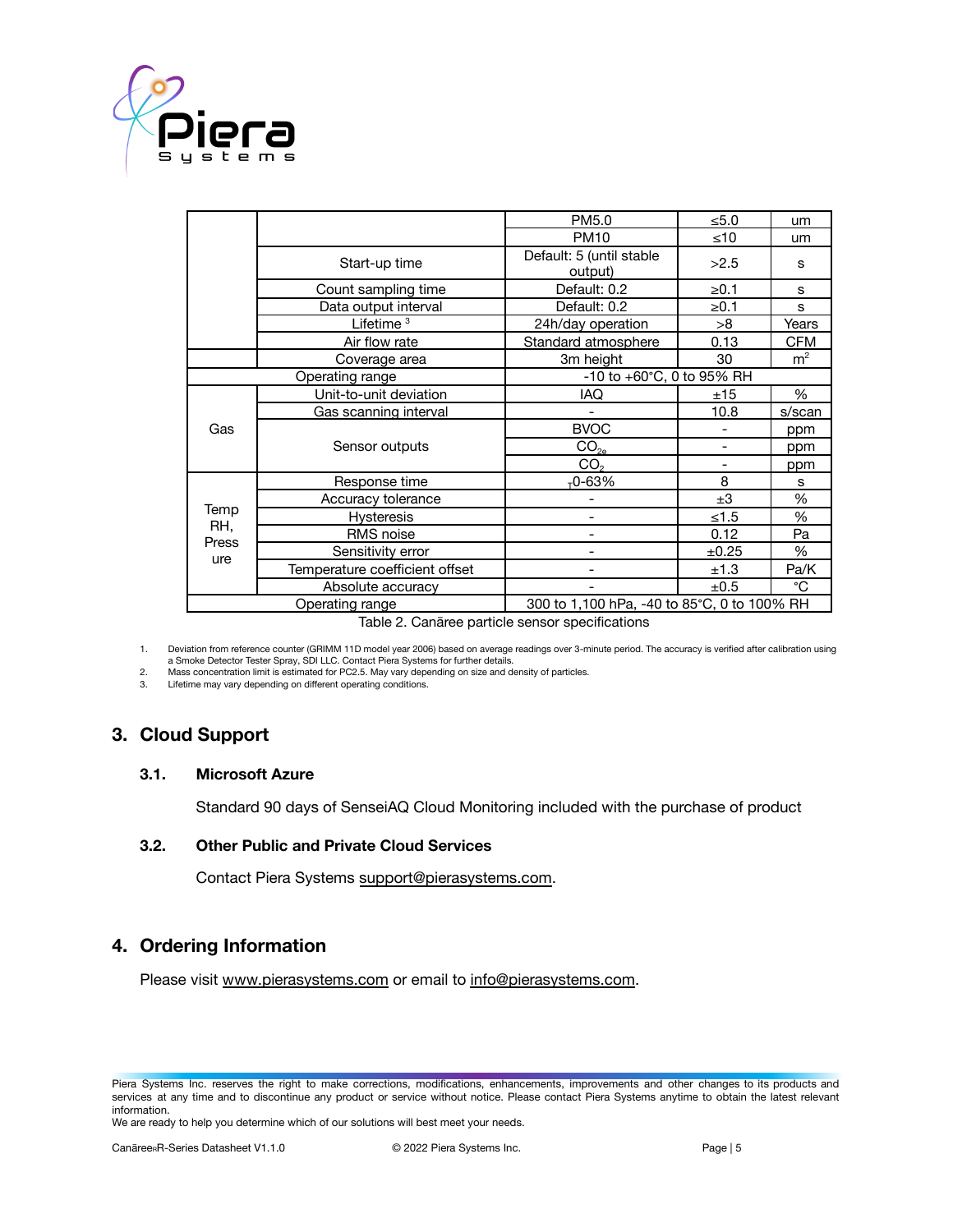

### **5. Important Notices**

#### **5.1. Warning, Personal Injury**

**Do not use this product as safety or emergency stop devices or in any other application where failure of the product could result in personal injury. Do not use this product for applications other than its intended and authorized use. Before installing, handling, using or servicing this product, please consult the data sheet and application notes. Failure to comply with these instructions could result in death or serious injury**.

If the Buyer shall purchase or use IPS for any unintended or unauthorized application, Buyer shall defend, indemnify and hold harmless Piera and its officers, employees, subsidiaries, affiliates and distributors against all claims, costs, damages and expenses, and reasonable attorney fees arising out of, directly or indirectly, any claim of personal injury or death associated with such unintended or unauthorized use, even if Piera shall be allegedly negligent with respect to the design or the manufacture of the product.

#### **5.2. ESD Precautions**

The inherent design of this component causes it to be sensitive to electrostatic discharge (ESD). To prevent ESD-induced damage and/or degradation, take customary and statutory ESD precautions when handling this product.

#### **5.3. Warranty**

Piera warrants solely to the original purchaser of this product for a period of 12 months (one year) from the date of delivery that this product shall be of the quality, material and workmanship defined in Piera's published specifications of the product. Within such period, if proven to be defective, Piera shall repair and/or replace the product, in Piera's discretion, free of charge to the Buyer, provided that:

- notice in writing describing the defects shall be given to Piera within 14 (fourteen) days after their appearance;
- such defects shall be found, to Piera's reasonable satisfaction, to have arisen from Piera's faulty design, material, or workmanship;
- the defective product shall be returned to Piera at the Buyer's expense; and
- the warranty period for any repaired or replaced product shall be limited to the unexpired portion of the original period.

This warranty does not apply to any equipment which has not been installed and used within the specifications recommended by Piera for the intended and proper use of the equipment.

EXCEPT FOR THE WARRANTIES EXPRESSLY SET FORTH HEREIN, PIERA MAKES NO WARRANTIES, EITHER EXPRESS OR IMPLIED, WITH RESPECT TO THE PRODUCT. ANY

Piera Systems Inc. reserves the right to make corrections, modifications, enhancements, improvements and other changes to its products and services at any time and to discontinue any product or service without notice. Please contact Piera Systems anytime to obtain the latest relevant information.

We are ready to help you determine which of our solutions will best meet your needs.